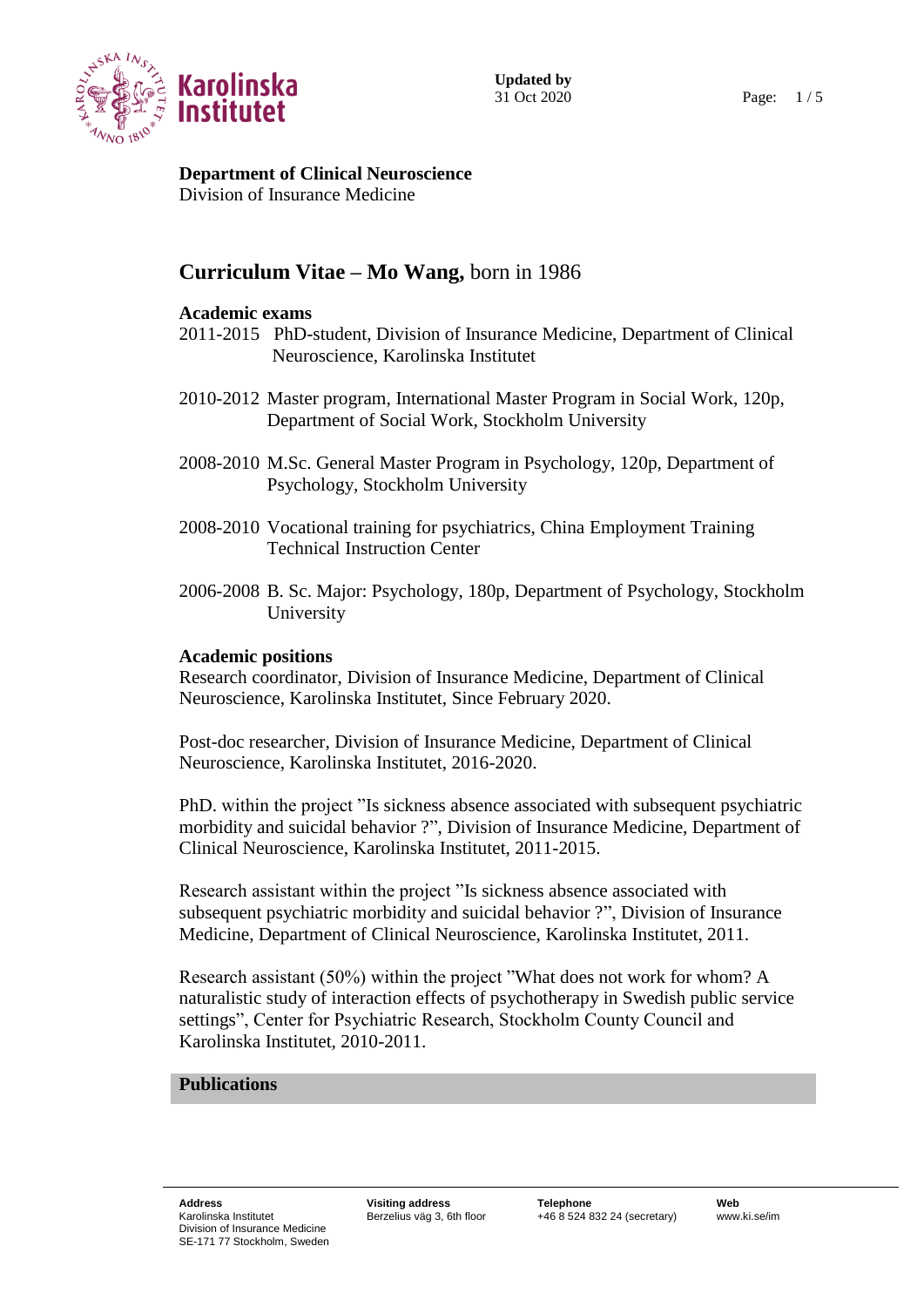

- 1. **Wang M.,** László KD., Svedberg P., Nylén L., Alexanderson K. (2020). Childbirth, morbidity, sickness absence, and disability pension: a populationbased longitudinal cohort study in Sweden. *BMJ Open.*
- 2. **Wang M.,** Ropponen A., Narusyte J., Helgadóttir B.,3, Bergström G., Blom V., Svedberg P. (2020). Adverse outcomes of chronic widespread pain and common mental disorders in individuals with sickness absence – a prospective study of Swedish twins. *BMC Public Health.* 20(1):1301. doi: 10.1186/s12889-020- 09407-9.
- 3. **Wang M.,** Vaez M., Dorner TE., Rahman, S., Helgesson, M., Ivert T., Mittendorfer-Rutz E. (2019). Socio-demographic, labour market marginalisation, and medical characteristics as risk factors for re-infarction and mortality within one year after a first acute myocardial infarction-A register-based cohort study of a working age population in Sweden. *BMJ Open*. 18;9(12):e033616. doi: 10.1136/bmjopen-2019-033616.
- 4. **Wang, M.,** Mather, L., Svedberg, P., Mittendorfer-Rutz, E. (2019). Suicide attempt following sickness absence and disability pension due to common mental disorders – A prospective Swedish twin study. *Soc Psychiatry Psychiatr Epidemiol.* doi: 10.1007/s00127-019-01803-w.
- 5. Bokenberger, K., Rahman, S., **Wang, M.,** Vaez, M., Dorner, T.E., Helgesson, M., Ivert, T., Mittendorfer-Rutz, E. (2019). Work-disability patterns before and after incident acute myocardial infarction and subsequent risk of common mental disorders: A Swedish cohort study. *Sci Rep.* 9(1):16086. doi: 10.1038/s41598- 019-52487-w.
- 6. Di Thiene, D., Mittendorfer-Rutz, E., Rahman, S., **Wang, M.,** Alexanderson, K., Tiihonen, J., La Torre, G., Helgesson, M. (2019). Trajectories of sickness absence, disability pension and unemployment in young immigrants with common mental disorders. *Eur J Public Health.* 29(6):1055-1062. doi: 10.1093/eurpub/ckz046.
- 7. Helgesson, M., **Wang, M.,** Niederkrotenthaler, T., Saboonchi, F., Mittendorfer-Rutz, E. (2019). Labour market marginalisation among refugees from different countries of birth – a prospective cohort study on refugees to Sweden. *J Epidemiol Community Health.* 73(5):407-415. doi: 10.1136/jech-2018-211177.
- 8. **Wang M.,** Vaez M., Dorner TE., Rahman, S., Helgesson, M., Ivert T., Mittendorfer-Rutz E. (2019). Risk factors for subsequent work disability in patients with acute myocardial infarction. *Eur J Public Health.* 29(3):531-540. doi: 10.1093/eurpub/cky279.
- 9. Rahman, S., Mittendorfer-Rutz, E., Dorner, TE., Pazarlis, K., Ropponen, A., Svedberg, P., **Wang, M.,** Helgesson, M. (2019). Work-disability in low back pain patients with or without surgery, and the role of social insurance regulation changes in Sweden. *Eur J Public Health.* 29(3):524-530. doi: 10.1093/eurpub/cky243.
- 10. **Wang, M.,** Mittendorfer-Rutz, E., Dorner, TE., Pazarlis, KA., Ropponen, A., Svedberg, P., Helgesson, M. (2019). Determinants of work disability following lumbar spine decompression surgery. *Scand J Public Health.* 47(3):281-292. doi: 10.1177/1403494818785055.
- 11. Helgesson, M., Tinghog, P., **Wang, M.,** Rahman, S., Saboonchi, F., Mittendorfer-Rutz, E. (2018). Trajectories of work disability and unemployment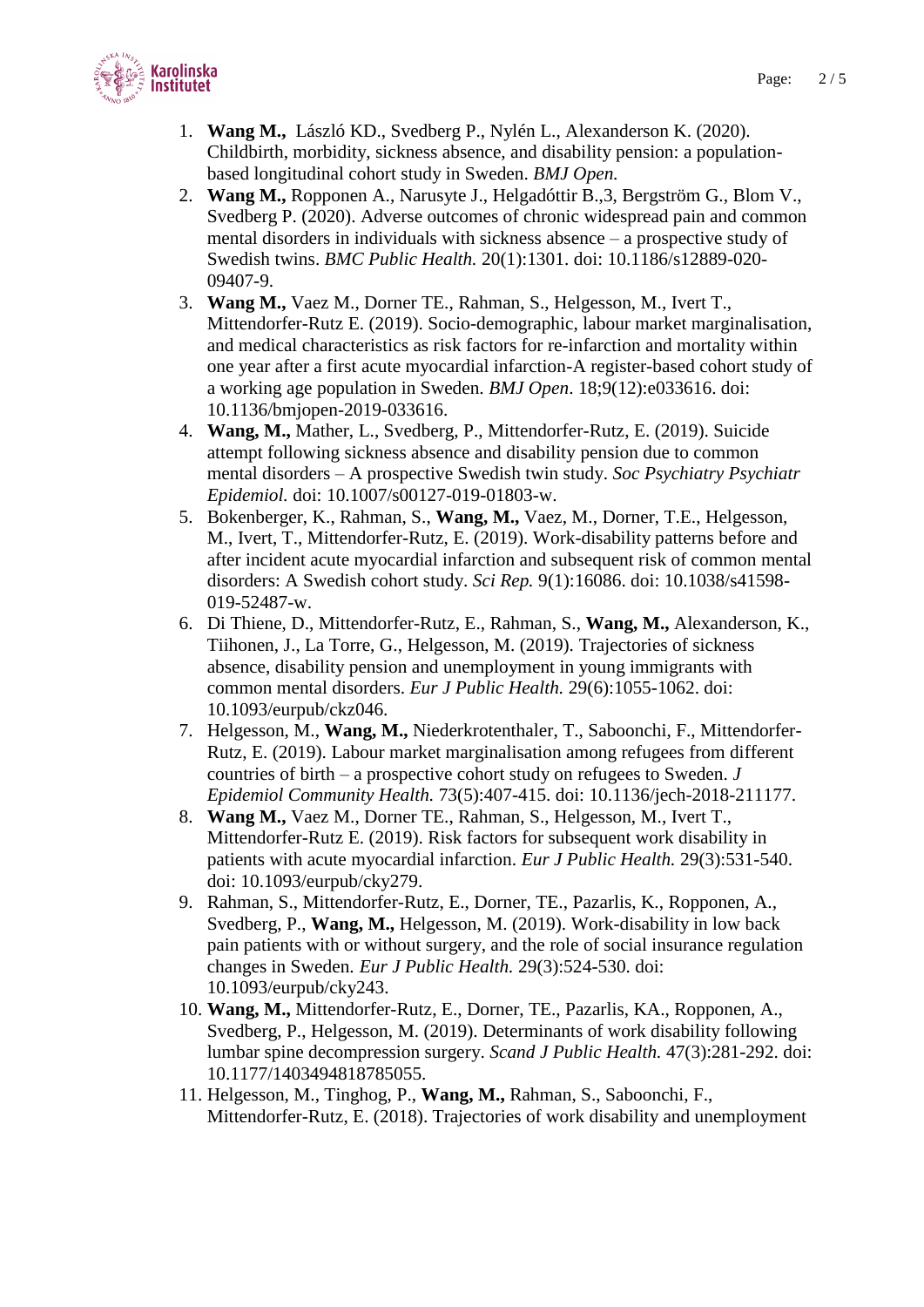

among young adults with common mental disorders. *BMC public health.*  18(1):1228. doi: 10.1186/s12889-018-6141-y.

- 12. Di Thiene, D., Rahman, S., Helgesson, M., **Wang, M.,** Alexanderson, K., Tiihonen, J., La Torre, G., Mittendorfer-Rutz, E. (2018). Healthcare use among immigrants and natives in Sweden on disability pension, before and after changes of regulations. *Eur J Public Health.* 28(3):445-451. doi:10.1093/eurpub/ckx206.
- 13. Niederkrotenthaler, T., Helgesson, M., Rahman, S., **Wang, M.,**  Mittendorfer-Rutz, E. (2018). Period effects in the risk of subsequent labour market marginalisation in young suicide attempters. *Eur J Public Health.*  28(2):253-258. doi: 10.1093/eurpub/ckx140.
- 14. **Wang, M.,** Vaez, M., Dorner, TE., Tiihonen, J., Voss, M., Ivert, T., Mittendorfer-Rutz, E. (2018). Trajectories and characteristics of work disability before and after acute myocardial infarction. *Heart.* 104(4):340-348. doi: 10.1136/heartjnl-2017-311950.
- 15. **Wang, M.,** Helgesson, M., Rahman, S., Niederkrotenthaler, T., Mittendorfer-Rutz, E. (2017). Trajectories and characteristics of functional impairment before and after suicide attempt in young adults - a nationwide registerbased cohort study. *BMC Psychiatry.* 17(1):393. doi: 10.1186/s12888-017-1567- 9.
- 16. Niederkrotenthaler, T., **Wang, M.,** Helgesson, M., Wilcox, H., Gould, M., Mittendorfer-Rutz, E. (2017). Labour market marginalisation subsequent to suicide attempt in young migrants and native Swedes. *Soc Psychiatry Psychiatr Epidemiol.* 52(5):549-558. doi: 10.1007/s00127-017-1344-6.
- 17. **Wang, M.,** Alexanderson, K., Runeson B., & Mittendorfer-Rutz, E. (2016). Morbidity and suicide mortality following sick leave in relation to changes of social insurance regulations in Sweden. *Eur J Public Health.* 26(6):1061-1069. doi: 10.1093/eurpub/ckw101.
- 18. **Wang, M.**, Björkestam, C., Alexanderson, K., Runeson B., Tinghög, P., & Mittendorfer-Rutz, E. (2015). Trajectories of Work-Related Functional Impairment prior to Suicide. *Plos One*, 10 (10), doi: 10.1371/journal.pone.0139937.
- 19. **Wang, M**., Alexanderson, K., Runeson B., & Mittendorfer-Rutz, E. (2015). Sick-leave measures, socio-demographic factors and health care as risk indicators for suicidal behavior in patients with depressive disorders--a nationwide prospective cohort study in Sweden. *J Affect Disord.173,* 201-10, doi: 10.1016/j.jad.2014.10.069.
- 20. Niederkrotenthaler, T., Tinghög, T., Alexanderson, K., Dahlin, M., **Wang, M**., Beckman, K., Gould, M., Mittendorfer-Rutz, E. (2014). Future risk of labour market marginalization in young suicide attempters-a population based prospective cohort study. *Int J Epidemiol, 43(5),*1520-30, doi:10.1093/ije/dyu155
- 21. **Wang, M**., & Werbart, A. (2014). Not starting psychotherapy is more often initiated by the therapist than the patient. *Counselling Psychology Quarterly, 27 (1),* 75-95. DOI: 10.1080/09515070.2013.870533
- 22. Risholm Mothander, P., & **Wang, M.** (2014). Parental Rearing, Attachment, and Social Anxiety in Chinese Adolescents. *Youth & Society*, *46(2),* 155-175.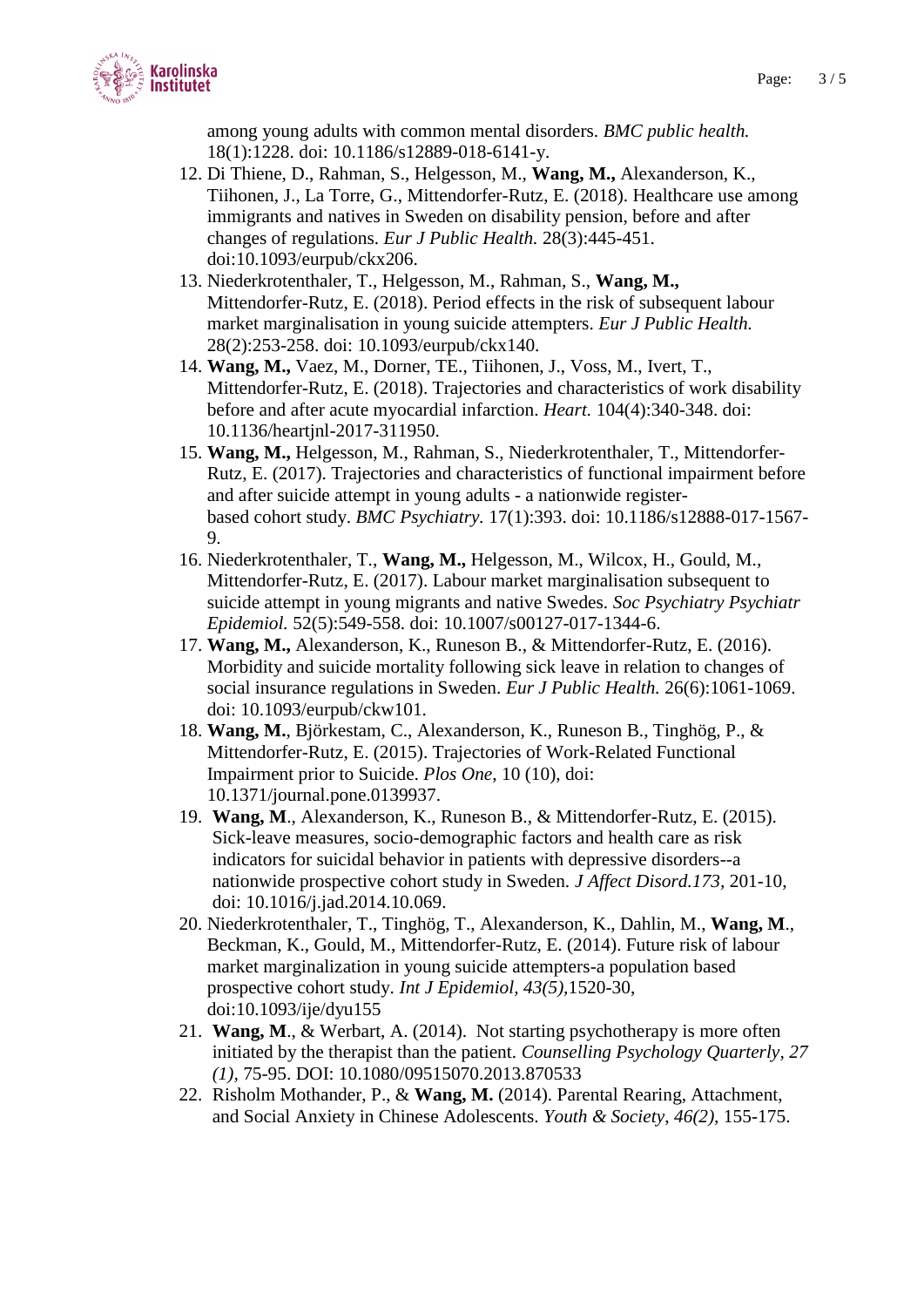

- 23. **Wang, M.**, Alexanderson, K., et al. (2014). Are all-cause and diagnosis-specific sickness absence, and sick-leave duration risk indicators for suicidal behaviour? A nationwide register-based cohort study of 4.9 million inhabitants of Sweden. *Occup Environ Med, 71(1),* 12-20. doi: 10.1136/oemed-2013-101462.
- 24. Werbart, A., & **Wang, M**. (2012). Predictors of not starting and dropping out from psychotherapy in Swedish public service settings. *Nordic Psychology, 64,* 128-146. DOI: 10.1080/19012276.2012.726817

#### **Abstracts accepted for presentation at scientific conferences**

- 1. **Wang, M**., Helgesson, M., Rahman, S., Niederkrotenthaler, T., & Mittendorfer-Rutz, E. (2017). Trajectories and characteristics of functional impairment before and after suicide attempt in young adults – A nationwide register-based cohort study. The 10th European Public Health Conference, November 1 - November 4, 2017, Stockholm.
- 2. **Wang, M**., Björkestam, C., Alexanderson, K., Runeson B., Tinghög, P.,& Mittendorfer-Rutz, E. (2015). Trajectories of Work-Related Functional Impairment prior to Suicide. *IASR/AFSP International Summit on Suicide Research*, October 11 - October 14, 2015, New York.
- 3. **Wang, M**., Alexanderson, K., Runeson, B., & Mittendorfer-Rutz, E. (2014). Socio-demographics, health care, and sickness absence as risk indicators for suicidal behaviour in depressed patients. The 7th European Public Health Conference, November 19 - November 22, 2014, Glasgow.
- 4. **Wang, M**., Alexanderson, K., Runeson, B., & Mittendorfer-Rutz, E. (2014). Socio-demographics, health care, and sickness absence as risk indicators for suicidal behaviour in depressed patients. Eumass Congress, September 11 - September 13, 2014, Stockholm, Sweden.
- 5. **Wang, M.**, Alexanderson, K., Runeson, B., Head, J., & Mittendorfer-Rutz, E. (2012). Does all-cause and diagnosis-specific sickness absence predict suicidal behaviour?- A nationwide register-based study of 4.9 million inhabitants of Sweden. The 5th European Public Health Conference, November 7 - November 10, 2012, Malta.
- 6. Werbart, A., Levin, L., **Wang, M**., & Sandell, R. (2012). Utfall, bortfall och organisationens betydelse i offentligt finansierad psykoterapi. Psykoterapimässan, May 10 - May 12, 2012, Stockholm, Sweden.
- 7. **Wang, M**., & Werbart, A. (2011). What predicts psychotherapies which are not started or dropped out in Public Service Settings. the Nordic Psychotherapy Research Meeting, October 21- October 22, 2011, Stockholm University, Sweden.
- 8. Werbart, A., & **Wang, M.** (2011). What Does Not Work for Whom? Predictors of Non-starting and Dropping out from Psychotherapy in Swedish Public Service Settings. The Society for Psychotherapy Research International Meeting, June 29 - July 2, 2011 Bern, Switzerland.

#### **Funding and awards**

2015 Travel grant from KI Stiftelser & Fonder 2017 Lennmalm's price from Svenska Läkaresällskapet